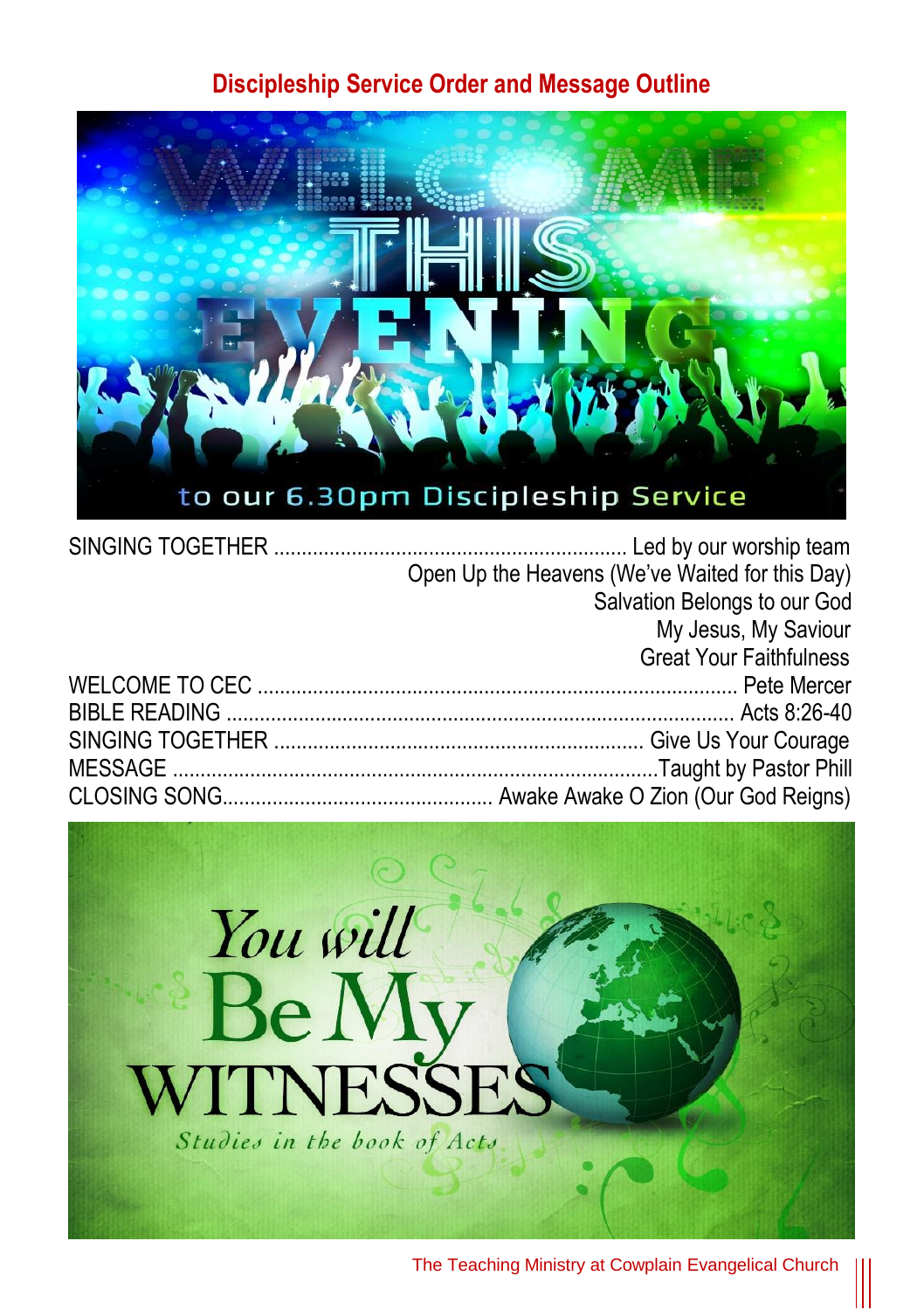## **You will be my witnesses#24 True faith Acts 8:26-40**

**Introduction**

Acts 8:26-29

**1. The \_\_\_\_\_\_\_\_\_\_\_\_\_\_\_\_\_\_\_\_\_\_\_\_\_\_ to saving faith.**

**1. The sovereign work of the \_\_\_\_\_\_\_\_\_\_\_\_\_\_\_\_\_\_\_\_.** Acts 8:26-27

**2. The submissive will of a \_\_\_\_\_\_\_\_\_\_\_\_\_\_\_\_\_\_\_\_\_\_.** Acts 8:26-28

Acts 8:29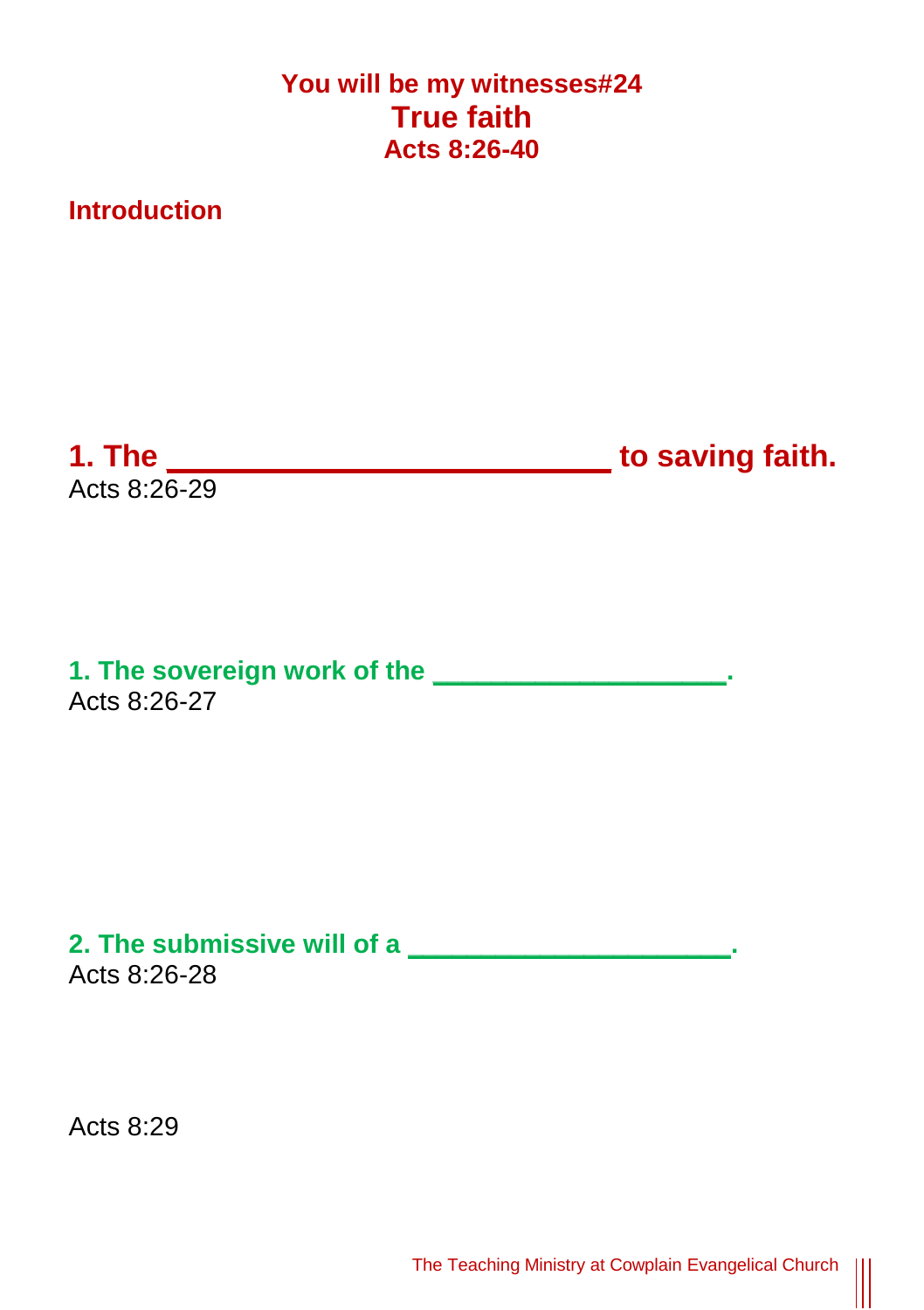## **3. The searching of the \_\_\_\_\_\_\_\_\_\_\_\_\_\_\_\_\_\_\_\_.**

Acts 8:28

Jeremiah 29:13

**4. The scriptural Word of \_\_\_\_\_\_\_\_\_\_\_\_\_\_\_\_\_\_\_\_.** Acts 8:32-33

Acts 8:30-35

**2. The \_\_\_\_\_\_\_\_\_\_\_\_\_\_\_\_\_\_\_\_\_\_\_\_\_\_ to saving faith.**

 $\parallel$ 

**1. Point people to** Acts 8:32-33

Acts  $8:34$ 

The Teaching Ministry at Cowplain Evangelical Church